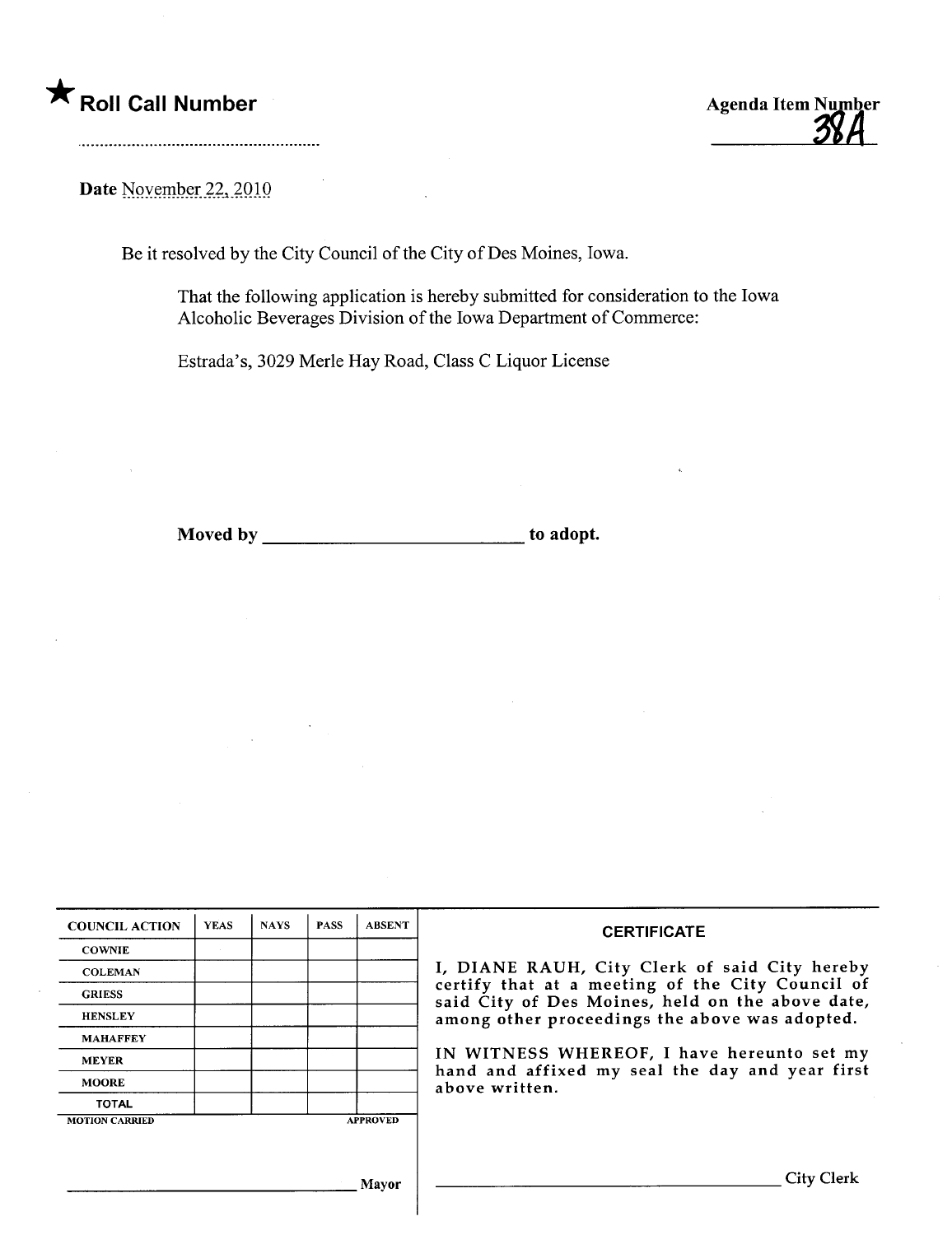# License Application (LC0036518 )<br>Applicant 28A

| <b>Name of Applicant:</b>   | <b>ZSHM LLC</b>    |               |
|-----------------------------|--------------------|---------------|
| Name of Business (DBA):     | Estrada's          |               |
| <b>Address of Premises:</b> | 3029 Merle Hay Rd. |               |
| <b>City: Des Moines</b>     | County: Polk       | 50310<br>Zip: |
| <b>Business Phone:</b>      | (515) 339-3994     |               |
| <b>Mailing Address:</b>     | 3029 Merle Hay Rd. |               |
| <b>City: Des Moines</b>     | State: $\mathbb A$ | 50310<br>Zip: |

### Contact Person

| <b>Name:</b> Senija Musinovic |                |                               |
|-------------------------------|----------------|-------------------------------|
| Phone: (515) 339-3994         | Email Address: | <u>nawazish.ali@gmail.com</u> |

Classification: Class C Liquor License (LC) (Commercial)

Term: 12 months

Effective Date: 11/12/2010

Expiration Date: 11/11/2011

Privileges:

Class C Liquor License (LC) (Commercial) Outdoor Service **Sunday Sales** 

#### Status of Business

| <b>BusinessType:</b> | Limited Liability Company |                                  |
|----------------------|---------------------------|----------------------------------|
| Corporate ID Number: | 369780                    | Federal Employer ID # 26-3469101 |

#### **Ownership**

| Senija Musinovic          |                             |            |
|---------------------------|-----------------------------|------------|
| <b>First Name: Senija</b> | <b>Last Name: Musinovic</b> |            |
| City: Urbandale           | State:<br>lowa              | Zip: 50323 |
| <b>Position member</b>    |                             |            |
| % of Ownership 100.00 %   | U.S. Citizen                |            |

#### Insurance Company Information

| Founders Insurance Company<br><b>Insurance Company:</b> |                                         |
|---------------------------------------------------------|-----------------------------------------|
| <b>Policy Effective Date:</b>                           | <b>Policy Expiration Date:</b>          |
| <b>Bond Effective Continuously:</b>                     | Dram Cancel Date:                       |
| <b>Outdoor Service Effective Date:</b>                  | <b>Outdoor Service Expiration Date:</b> |
| <b>Temp Transfer Effective Date:</b>                    | <b>Temp Transfer Expiration Date:</b>   |